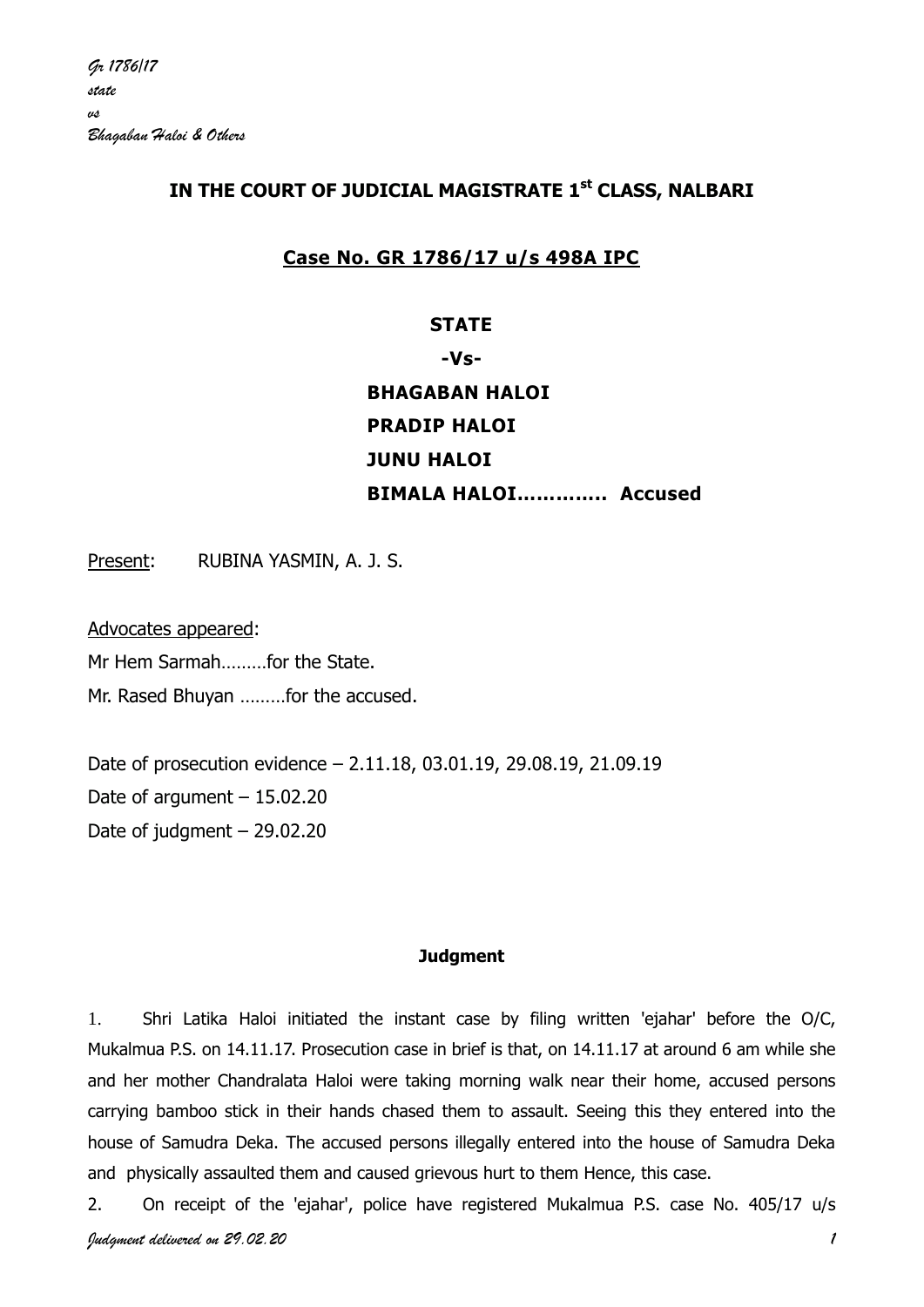*Gr 1786/17 state vs*

## *Bhagaban Haloi & Others*

109/447/341/325/354(B)/34 IPC and investigated the matter. On completion of investigation, police filed charge sheet against the accused Bhagaban Haloi, Pradip Haloi, Bimala Haloi and Junu Haloi u/s 109/447/341/323/354(B)/34 IPC.

3. During trial, accused persons were allowed to go on bail. Relevant documents of the accused were furnished to them u/s 207 Cr.P.C. Upon perusal of materials on record and after hearing both sides, sufficient materials were found against the accused persons u/s 447/341/323/354(B)/34 IPC. Accordingly, charges were framed and read over to the accused persons by my learned predecessor to which the accused persons pleaded not guilty.

4. Prosecution in support of the case examined 6(witnesses) witnesses. Defence side did not examine any witness in support of their claim. Statement of the accused persons is recorded u/s 313 of Cr.P.C. Defence case is of total denial.

5. I have heard argument of both sides.

## **Points For Determination**

6. Upon hearing and perusal of the record, I have framed the following points for determination:

- i. Whether the accused persons on 14.11.17 at around 6 am in furtherance of their common intention committed criminal house trespass and thereby committed an offence punishable u/s 447/34 IPC?
- ii. Whether the accused persons on same date and time in furtherance of their common intention wrongfully restrained the informant and her mother and thereby committed an offence punishable u/s 341/34 IPC?
- iii. Whether the accused person on same date and time in furtherance of their common intention voluntarily caused hurt to informant and her mother and thereby committed an offence punishable u/s 323/34 IPC.
- iv. Whether the accused person on same date and time in furtherance of their common intention assaulted the informant to disrobe her and thereby committed an offence punishable u/s 354(B)/34 IPC.

#### **Discussion, Decision And Reasons Thereof:**

7. I have carefully gone through the entire evidence on record and materials placed before me.

8. Pw 1 Latika Haloi who is informant of this case deposed in her evidence that she has filed the case against Bhagaban Haloi, Junu Haloi, Pradip and Bimala. She stated that occurrence took place about one year ago at around 6-6.30 am. She stated that on the date of occurrence, her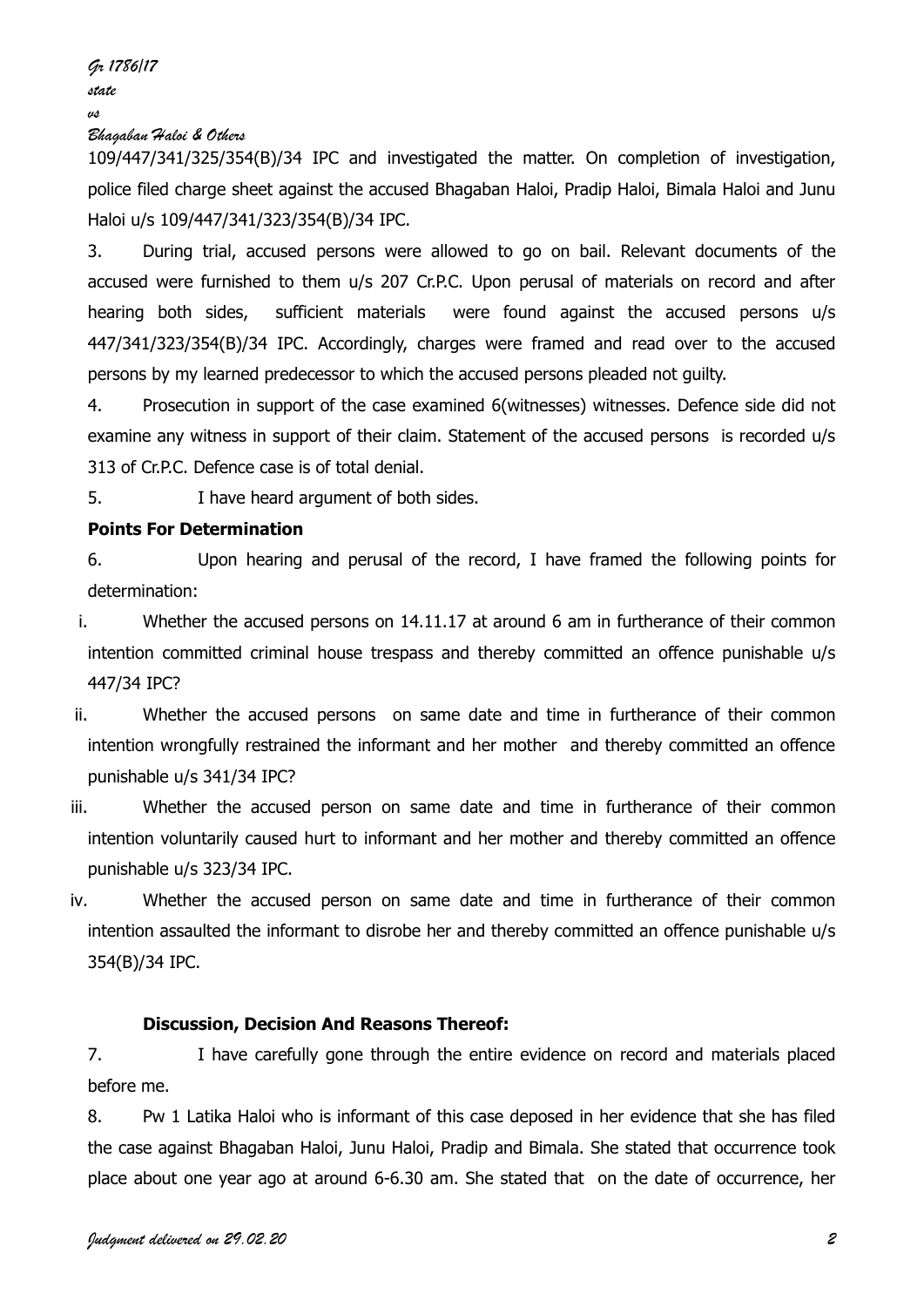#### *Bhagaban Haloi & Others*

mother was taking a morning walk and when her mother did not come, she came out looking for her. Then the accused persons carrying bamboo in their hands chased to beat them. She further stated that when she tried to run away, Bhagaban Haloi restrained her and Bimala beat her. She got hurt in her hand though blood did not ooze out from her hand. She further stated that she was assaulted at Samudra Deka's house. She further stated that her mother was attacked by Pradip Haloi, Junu Haloi and Bimala Haloi. She was attacked with bamboo stick. She also stated that her mother was beaten with wooden stick in her hand. Both of them took treatment at Mukalmua PHC and later filed the ejahar. She further stated that her cloths were torn by the accused persons.

9. During her examination, she stated that police station is 3 km away from the place of occurrence. She stated that police has not seized her torn clothes. She further stated that when she ran towards Samudra Deka's house, there were no other persons in the road. She also stated that many people gathered in the place of occurrence after the occurrence. Jinti Haloi and Girija Deka were present in the place of occurrence. She has denied all other suggestion put forwarded by defence.

10. Pw 2 Chandralata Haloi deposed in her evidence that occurrence took place two years ago at around 7 am. On the date of occurrence, she was taking morning walk and daughter also came out looking for her. Then the accused persons restrained their path. When they tried to attacked them they entered into the house of Lilaboti. She stated that the Likaboti' husband name is Samudra Deka. When they entered into the house of Samudra Deka, Bimala, Junu and Pradip has beaten them in their hands with bamboo stick as a result of which she got hurt in her hand. They took treatment at Mukalmua PHC. She further stated that they have also beaten her daughter. Accused Junu Haloi has beaten in her eyes and Pradip Haloi and Bimala Haloi has beaten her with bamboo and has blow given to her.

11. During her cross examination, she stated that there are residence of Nibaran Deka, Niranjan Deka and many other people in between Samudra Deka's house and the place of occurrence. She do not remember as to who was present at the place of occurrence. She also stated that police has not seized anything. She has denied all other suggestions put forwarded by defence.

12. Pw 3 Samudra Deka deposed in his evidence that occurrence took place a year ago at around 6 am. At the time of incident he was at home. Latika and her mother came running towards their home and accused Bimala and Junu were chasing after them. Bimala and Junu beat them with bamboo. He and his wife Lilaboti them calmed down situation. Both parties then went to their homes and the next day police interrogated him.

13. During his cross examination, he stated that when he came out of his house, he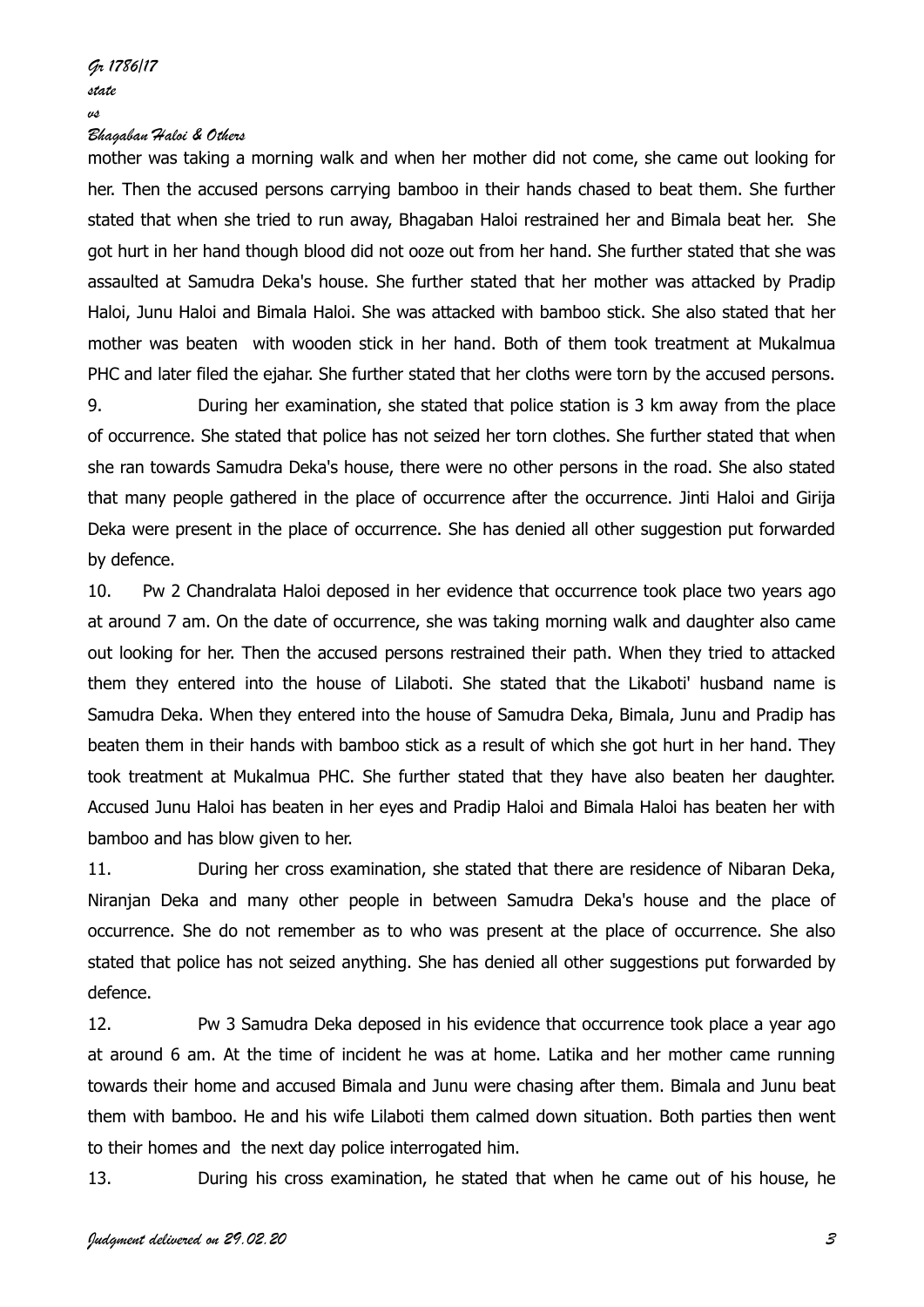*Gr 1786/17 state*

*vs*

### *Bhagaban Haloi & Others*

saw Bimala, Junu, Latika and her mother. After the occurrence many people gathered at the place of occurrence. She has denied all other suggestions put forwarded by defence.

14. Pw 4 Lilabati Deka stated in her evidence that occurrence took place 2 years ago at around 6-7 am. At the time of occurrence, she was at home having her morning tea and she heard 'hulla' outside their house and she came out. When she came out she saw Bimal was beating Latika, Junu and Pradip. She was beating Latika's mother with bamboo. She has calmed down the situation. She stated that occurrence took place at their courtyard.

15. During her cross examination, she stated that she and her husband came out together hearing 'hulla' outside their house. When she came out there were no other persons in the place of occurrence. No one came after the occurrence. She stated that police has not seized anything. She declined other suggestions. There was no other village people at the place of occurrence after they coming out. No person came later also. He has not seized any article from his house.

16. Pw 5 Dr. Pankaj Kr. Goswami deposed in his evidence that on 14.11.17 while he was at Mukalmua PHC, he examined Chandralata Haloi and Latika Haloi in connection with Mukalmua PS case No. 405/17. On examination he found tenderness and swelling on left forearm of Chandralata Haloi. According to him, injury was simple caused by blunt object and age of injury was recent.

17. On examination of Latika Haloi, he found tenderness and swelling on left forearm. According to him, injury was simple caused by blunt object and age of injury was recent.

18. During his cross examination, he stated that patients were escorted by none. He examined one after another. He stated that injury may cause by falling on hard substance.

19. Pw 6 Lalit Bharali deposed the regular procedure of investigation in his chief. During his cross examination, he stated that he visited the PO on the same day when he received the ejahar. He did not record statement of Niranjan Deka and Nibaran Deka. He stated that Chandralata Haloi told him that on 14.10.17 while she returning back from morning walk the occurrence took place. He stated that Latika Haloi did not tell him that Pradip Haloi has assaulted her with stick in her hand and got swelling. Latika Haloi did not tell him that Junu, Bimala and Pradip beat her with stick. He also stated that Chandralata Haloi did not tell him that Junu Haloi assaulted in her eyes. She further stated that Chandralata Haloi did not tell him that Latika and her mother came running to house and they were chased by Junu, Bimala, Pradip and did not catch hold of their hands and assaulted them with stick. He also stated that Lilaboti Deka did not tell him that she came out hearing noise and Junu, Bimala and Pradip assaulted Latika's mother.

20. The accused persons were read over and explained with the charges under section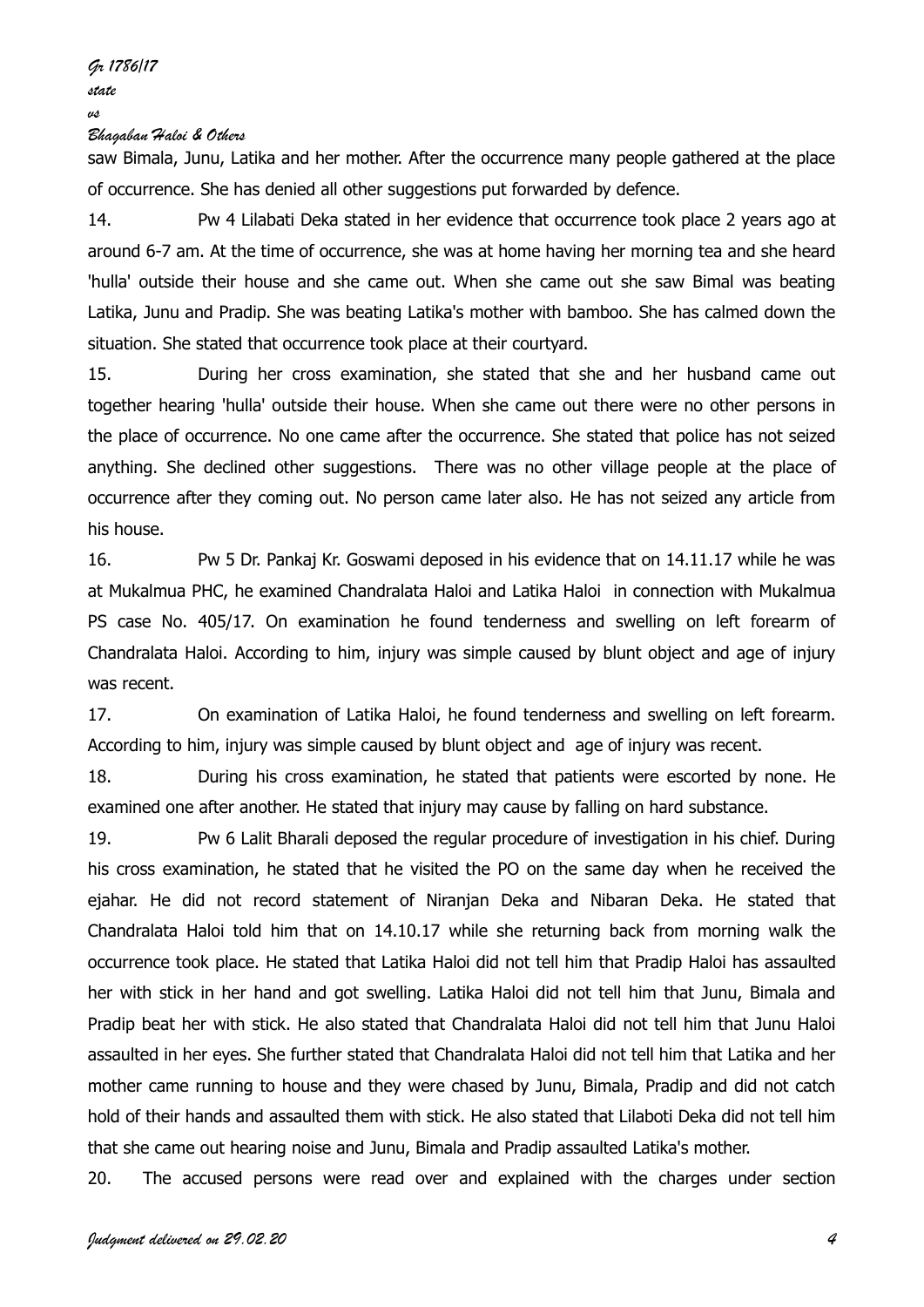#### *Bhagaban Haloi & Others*

447/323/341/354B/34 IPC. However on perusal of the entire evidence on record no elements is found to convict the accused persons u/s 354B. Only Pw 1 stated that her clothes were torn while she was assaulted. Mere stating that her clothes were torn is not enough to construe that the accused have assaulted her with the intention to outrage her modesty. Moreover she has not stated the name of any accused persons who did so. Hence the accused person areacquitted u/s 354B IPC.

21. Now with regard to sec 447 IPC all the Pws sated that the occurrence took place in the house of Samudra Haloi. In order to attract sec 447 IPC prosecution need to prove that accused had entered into the property of another with intent to insult or annoy any person in possession of the said property. But in this case though the occurrence took place in Samudra's house which was in his possession but the offence was committed to somebody else. Hence section 447 IPC does not attract to.

22. However with regard to sec 323 IPC there is corroboration found among all the witnesses. Pw 1 stated that on the date of occurrence when she came out to look for her mother who was taking a morning walk accused persons chased them and they entered into the house of Samudra Haloi. She stated that accused Junu Haloi, Pradip Haloi and Bimala Haloi have beaten them with bamboo cudgel. Pw 2 also stated that accused Pradip, Bimala and Junu have beaten her and her daughter in Samudra's house. Moreover Pw 3 and 4 also stated that the occurrence took place in their house. They stated that hearing halla they came out and saw accused Pradip, Junu and Bimala was assaulting Pw 1 and her mother. At this Defence argued that Both Pw 3 and 4 have come to the PO hearing the halla so they have not seen the occurrence but the defence could not elicit from cross examining the said Pws that they have not seen the occurrence. Defence also tried to argue that Pw 1 and Pw 2 have not stated during their 164 CrPC statement the vital thing which touched the core of the prosecution case. Defence while cross examining pw 2 tried to bring out that the occurrence took place on 14.10.17 and the ejahar was filed on 14.11.17. But on perusal of Exhibit 1 it is clear that the occurrence took place on 14.11.17 and the ejahar was also filed on the same day. It is pertinent here to mention that Pw 2 is an aged lady of 70 years and it is quite possible for her to forget the exact date of occurrence. When the ejahar itself proves that the case was filed on the date of occurrence itself mere saying that that the ejahar was filed a month later does not suffice. Moreover defence stated that Pw 1 did not state in her 164 CrPc that she was beaten by the accused with the bamboo stick but on perusal of CD it is seen that she has indeed stated the same. Moreover I/O stated that Pw 2 did not state before police that Pradip assaulted her with stick and Bimala slapped her and Junu assaulted in her eyes. In almost every criminal case it is seen that some lacuna arises in the investigation of the case. It is not possible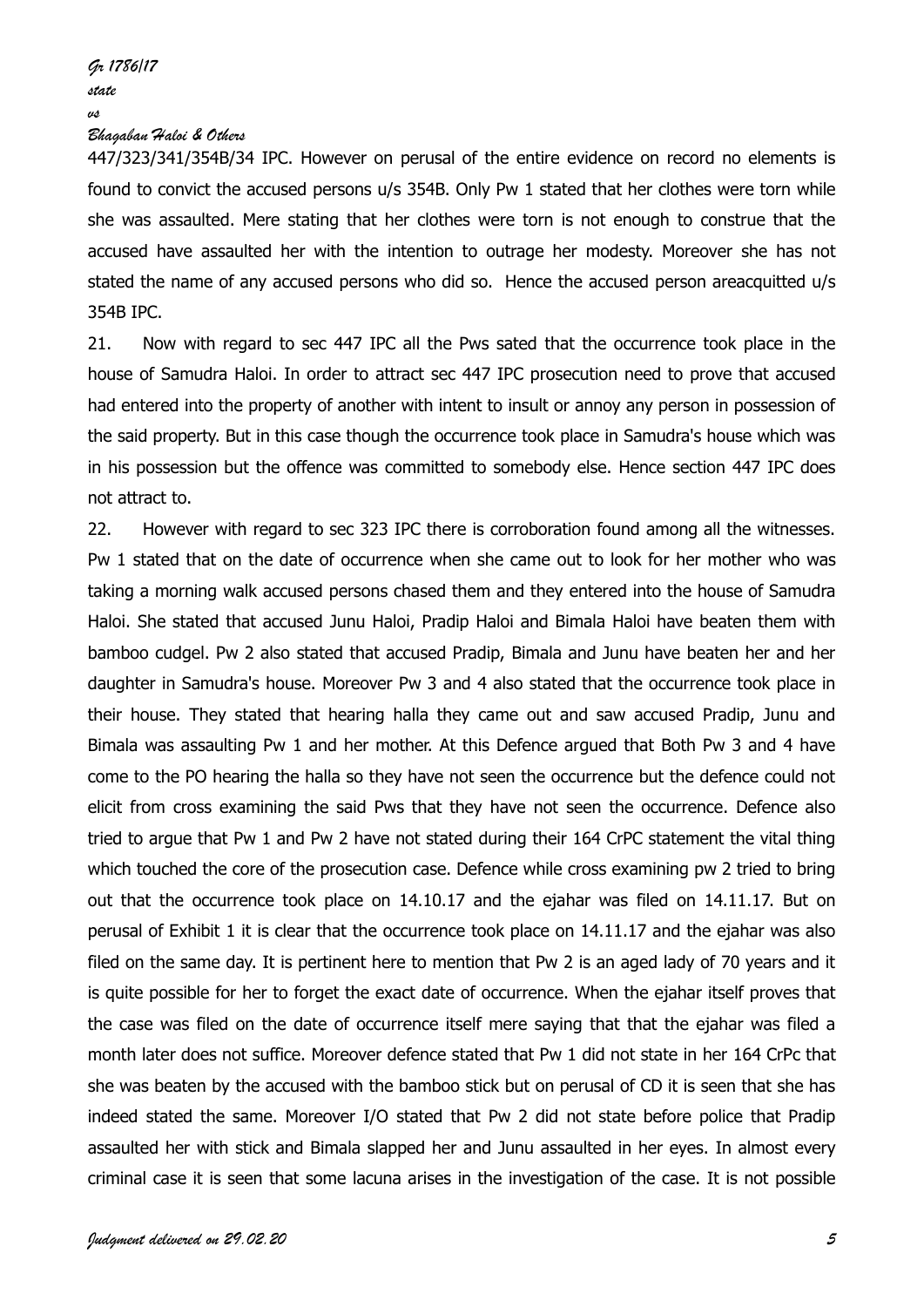#### *Bhagaban Haloi & Others*

for an Investigating officer to record the statement of all the witnesses in its verbatim. It is quite natural that some kind of contradiction arises in their statement before the police and court. But when such statement does not touch the core of the case it amounts to omission and not contradiction. Pw 2 might not have stated that Pradip assaulted her in her eyes or Junu assaulted her with the stick but she has stated clealry in her 164CrPC and also during evidence that Pradip, Junu and Bimala has assaulted her with the bamboo. Thus the fact of assault and causing hurt is established. Moreover, the injury report clearly shows that tenderness and swelling were found in both the victim's forearm. Further, accused persons were examined u/s 313 CrPC at length but did not raise any plea of alibi nor uttered a single word as to why they have been falsely implicated in this case. Therefore Marshalling of evidence adduced on record I am of the considered opinion that the prosecution has been able to prove the charges under sec 323/34 against the accused persons Junu Haloi, Bimala Haloi and Pradip Haloi.

23. None of the witnesses have mentioned anything about Bhagaban Haloi committing the offence hence he is acquitted u/s 447/323/354B/341/34 IPC.

## **Probation of Offender's Act**

24. I have considered the provisions of Probation and Offender's Act, 1958. The accused person has attacked two victims and one of them is 70 years old woman. Having regard to the circumstances of the case and the manner in which the offence were committed by him, some sort of punishment needs to be imposed to deter them from committing similar offences in future and deter others as well from indulging himself in such kind of offences and therefore the benefits of the provisions of the aforesaid Act cannot be extended to the convicted person.

#### **Sentence Hearing**

25. I have heard the convicted persons on the point of sentence. They have expressed remorse and prayed for leniency. I have also considered the matter of sentence to be imposed upon the convict. Secion 323 IPC prescribes punishment of imprisonment for a term which may extend to one year or with fine which may extend to one thousand rupees or with both.

26. Considering the fact that there is no previous conviction against the accused person and the fact that no grave injury was found upon the victim I am of the considered opinion that imposition of fine would meet the ends of justice. Hence accused persons Junu Haloi, Bimala Haloi and pradip Haloi are convicted u/s 323 IPC and are sentenced to pay af fine of Rs. 400/- each and in default the defaulter shall undergo SI for one month.

27. Considering all I find it proper to pass the following order: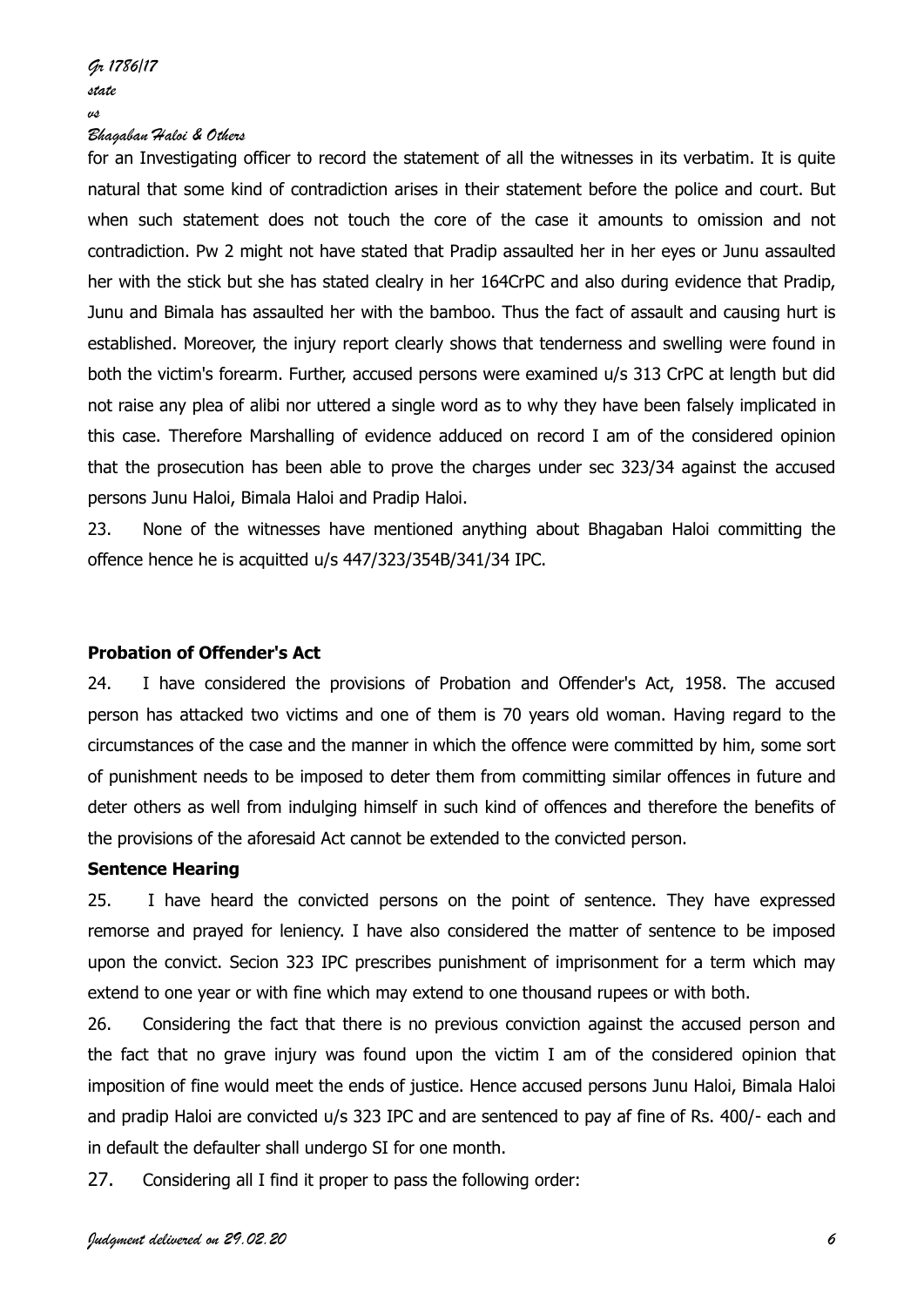# **Order**

28. The prosecution could not prove the case against the accused persons u/s 447/354B/341 IPC against the accused person and hence they are acquitted under the said charges. However, the prosecution has been able to prove the guilt of the accused persons beyond reasonable doubt u/s 323 IPC. **The accused persons Pradip Haloi, Junu Haloi, Bimala Haloi are convicted u/s 323/34 IPC and are sentenced to pay a fine of Rs. 400/- each and in default the defaulter shall undergo Simple imprisonment for one month.**

The fine amount if received be deposited to the state exchequer.

Let a copy of Judgment be given to the convicted person immediately free of cost.

The convicted person is also informed of their right of appeal against the judgment and order of conviction and sentence.

Given under my hand and seal of this court on this  $29<sup>th</sup>$  day of February'

## 2020

Rubina Yasmin JMFC Nalbari